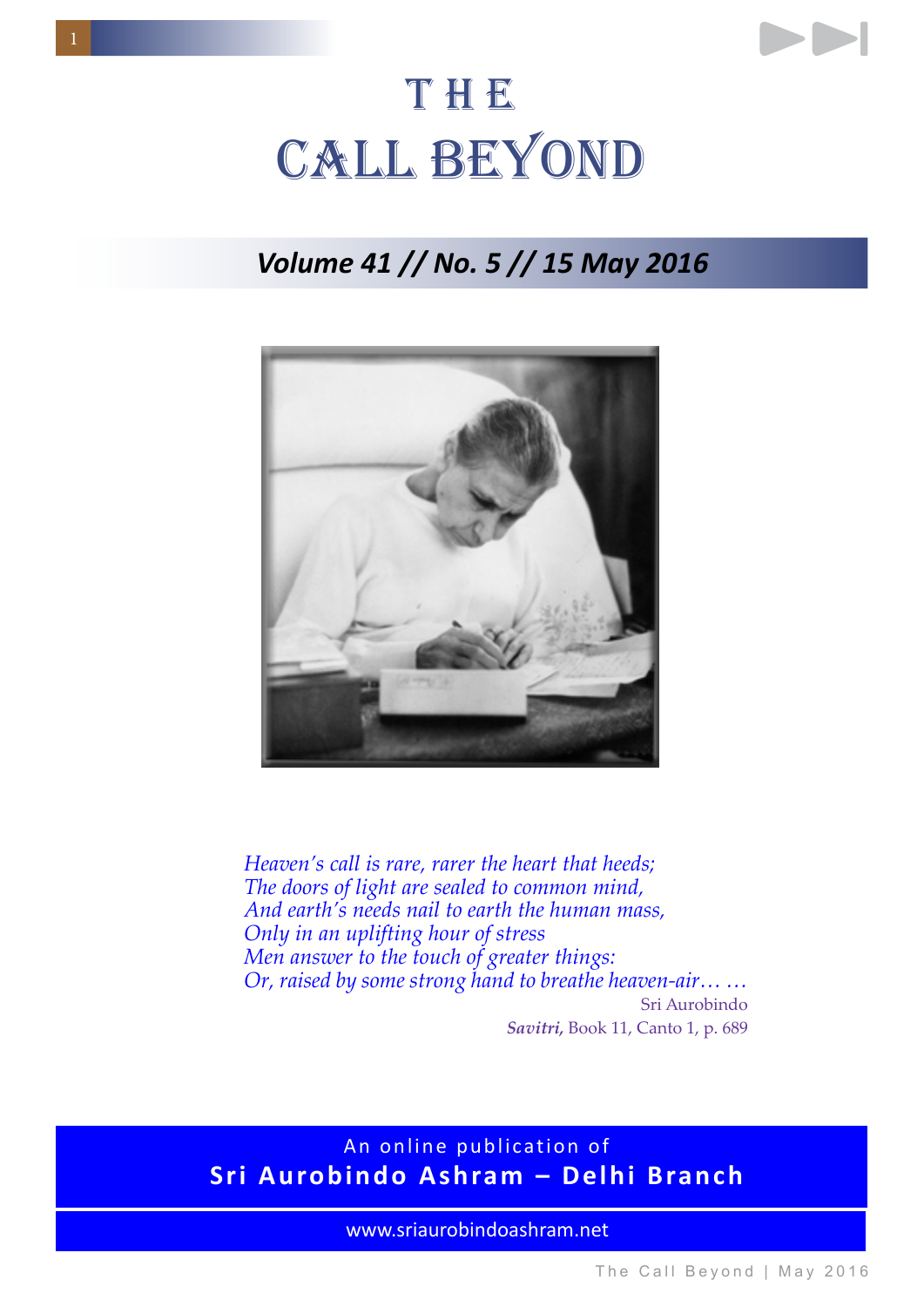# **KKA DDI**

contents THE CALL BEYOND // MAY 2016

# CONTENTS

| Conversation Between Pavitra, A French Disciple and a       |
|-------------------------------------------------------------|
|                                                             |
| Burying Treasures Underground10                             |
|                                                             |
|                                                             |
| Feedback from MIS students participating in a camp,         |
| Feedback provided by the participants of the Orientation to |
|                                                             |
| Feedback from a Guest in the Ashram 14                      |
|                                                             |
|                                                             |

 $\overline{2}$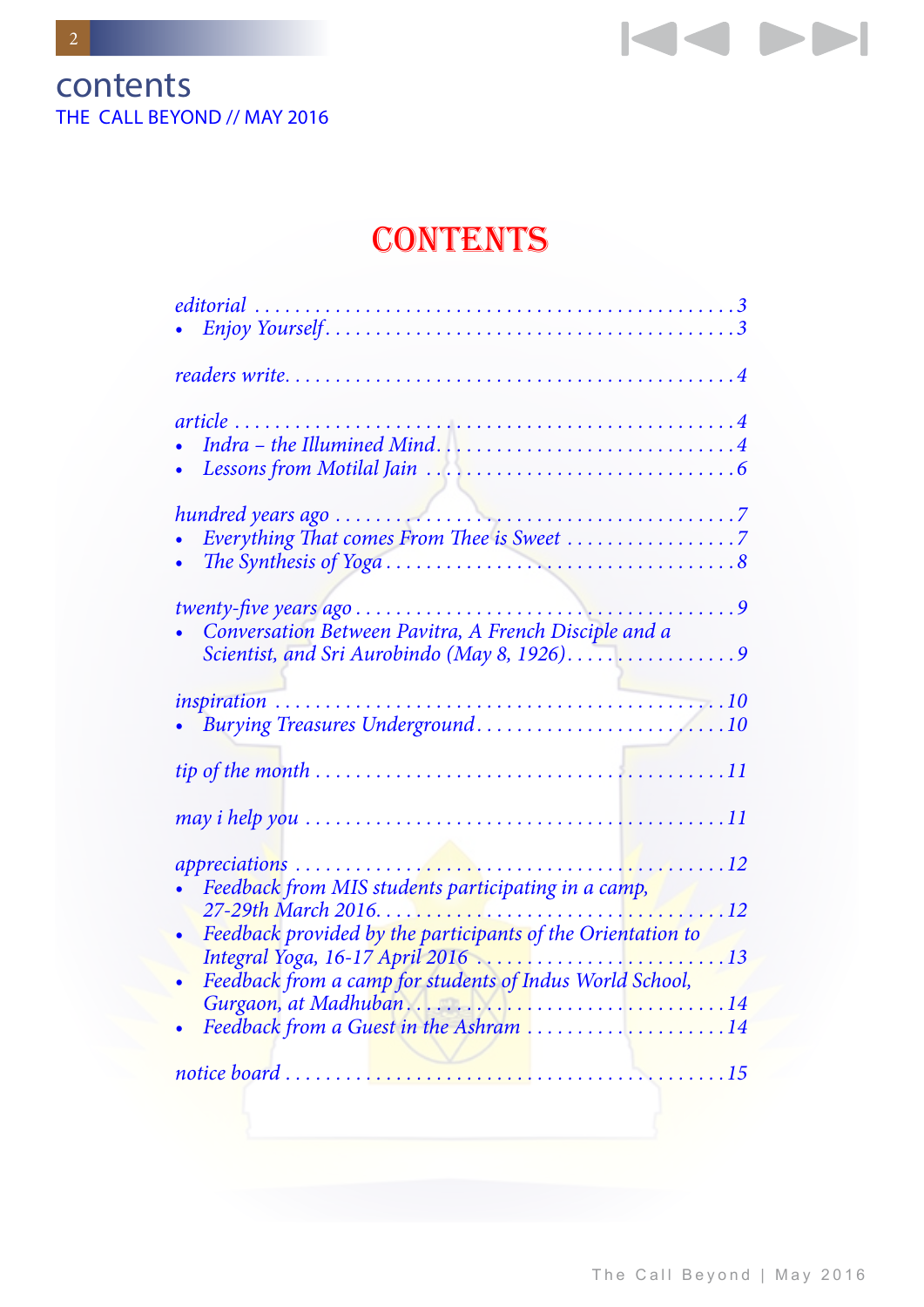# $\bullet$

# <span id="page-2-0"></span>editorial

## Enjoy Yourself

*The relaxation should be into force and light, not into obscurity and weakness.*

### *THE MOTHER*

'A*ll work and no play, makes Jack a dull boy', says a well-known proverb. Its immense popularity may imply that the sentiment it expresses is beyond dispute or discussion. Although there are some people who have work that they enjoy so much that for them the division between work and play does not exist, most are not so fortunate, and for them a break from the monotony of work seems to be* 



*a necessity. When they have the break, they try to fill it with things that they really enjoy, or they think they will enjoy, or they imagine they will enjoy because others seem to. From the spiritual angle, all activities can be divided into just two categories, those that raise our consciousness, and those that lower it. Since the purpose of life is to rise in consciousness, only those activities are desirable that raise our consciousness. Does this general rule apply also to relaxation or entertainment? As in all other activities, the effect of the entertainment on consciousness depends not so much on 'what' as on 'how'. There is a story of two friends who decided to spend a few hours on a holiday on a relaxing activity. One of them said, "There is a discourse* 

*by a spiritual teacher today, let us go there". The other one said, "At exactly the same time there is also a Bharatnatyam recital, let us go there". Each tried to persuade the other to go where he himself wanted to go, but failed. They parted amicably, but each went his way. The one who went for the discourse kept imagining the fun that his friend was having, and regretted not having gone for the dance. The one who went for the dance kept blaming himself for his poor taste, and regretted not having gone for the discourse. Thus they both returned home feeling drained rather than relaxed. Instead, they could have both concentrated on what they were attending rather than envying the other, and enjoyed the activity. However, there is also a third way. Before the activity began, they could have both prayed for the speaker or the dancer so that he or she is blessed to do their best. "Let the speaker get the best of ideas, and the best ways to express them, so that the audience gets the maximum from the discourse", one of them could have said. And the other one could have prayed, "Let the dancer do her best so that the audience gets not only entertained but also feels inspired by the performance". During the discourse, the one attending it could have been attentive, so that he can bring some more love and compassion into his life. During the dance, the one attending it could have admired the perfection in the subtle movements of the eyes of the dancer, and felt the wonder of the variety of emotions the dancer could express without saying a word. All perfection carries an imprint of the Divine, and he could have connected with the Divine in the dancer that made her movements so graceful, harmonious and expressive. At the end of the discourse or the dance, both could have thanked the Divine for giving them an opportunity to grow spiritually through the experience, and for creating persons like the speaker or the dancer who can bring so much joy to so many. In short, how an activity undertaken to relax the mind affects our consciousness depends on what our attitude to the activity is rather than what the activity is. Having said that, there are crude and vulgar forms of so-called entertainment, which by no stretch of attitude can lift the consciousness up. Therefore, while some form of relaxation, be it change of work, a hobby, or entertainment, is not a sin, a conscious choice to go for something that is uplifting is a part of walking the spiritual path.*

Also available on the Speaking Tree website:<http://www.speakingtree.in/blog/enjoy-yourself-628442>

*Try to take pleasure in all you do, but never do anything for the sake of pleasure.*

*THE MOTHER*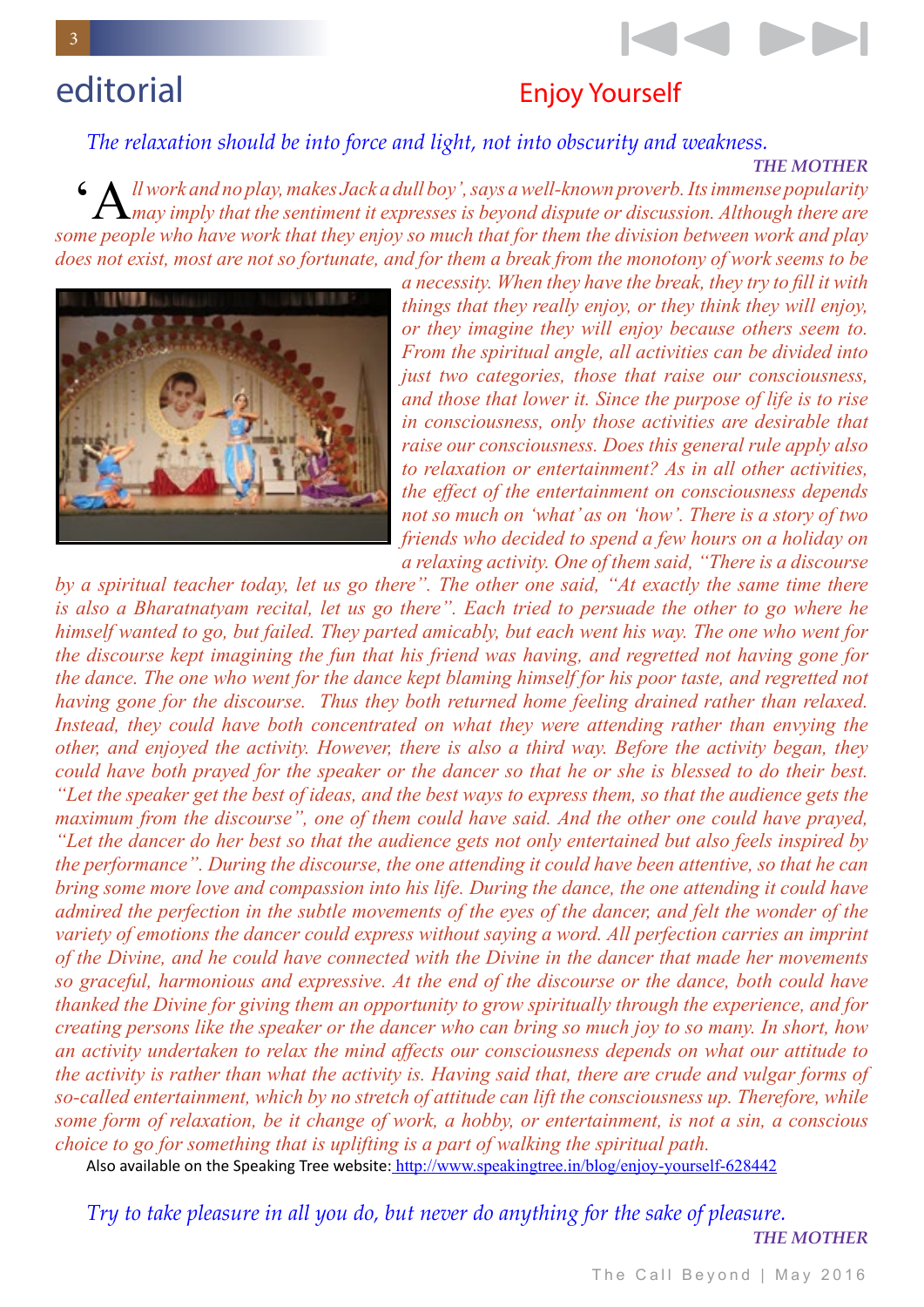# <span id="page-3-0"></span>readers write

The write up on cancer (in the April 2016 issue) written by Dr. L. Bijlani was very simple and concrete. I liked reading that and I have sent it to my parents too. They liked it also.

With regards, *Mahua Bhattacharjee* (in an e-mail dated 21 April 2016)

Dear Dr. Bijlani Thank-you for making this issue (April 2016) of The Call Beyond special for me and many more people struggling with the disease. I have been reading a lot about cancer, and this article and the answers in 'may I help you' are the best I have read so far. Thank you once again. With lots of love (name withheld to protect privacy) (in an e-mail dated 21 April 2016)

Respected Sir, Thank you very much for sharing the magazine, The Call Beyond. The Guest Editorial on cancer by Dr Lovleen Bijlani is great. Sincere regards, Raj (Dr Raj Kumar Yadav, in an e-mail dated 27 April 2016)

## article Indra – the Illumined Mind UDHAV SUREKA

*The article is sixth in a series on Sri Aurobindo's 'The Secret of the Veda'*



Besides Agni, Indra is the most important deity in the Veda. Indra is presented as the mighty lord, the leader, and the protector. He showers the sacrificers with bountiful gifts, leads them to the Light, overthrowing all obstacles, defeating all evil forces.

Sri Aurobindo explains in *The Secret of the Veda* that Indra was the Vedic symbol for the Illumined Mind. He represented a mind which is turned towards the Light of Truth.

The ordinary mind is led by sense experiences. It is impulsive and it reacts to everything, purely on the basis of sensations, ignorant of the Truth. But a mind which has overcome this fallacy is a mind full of the light of Truth. Such a mind is symbolized by Indra.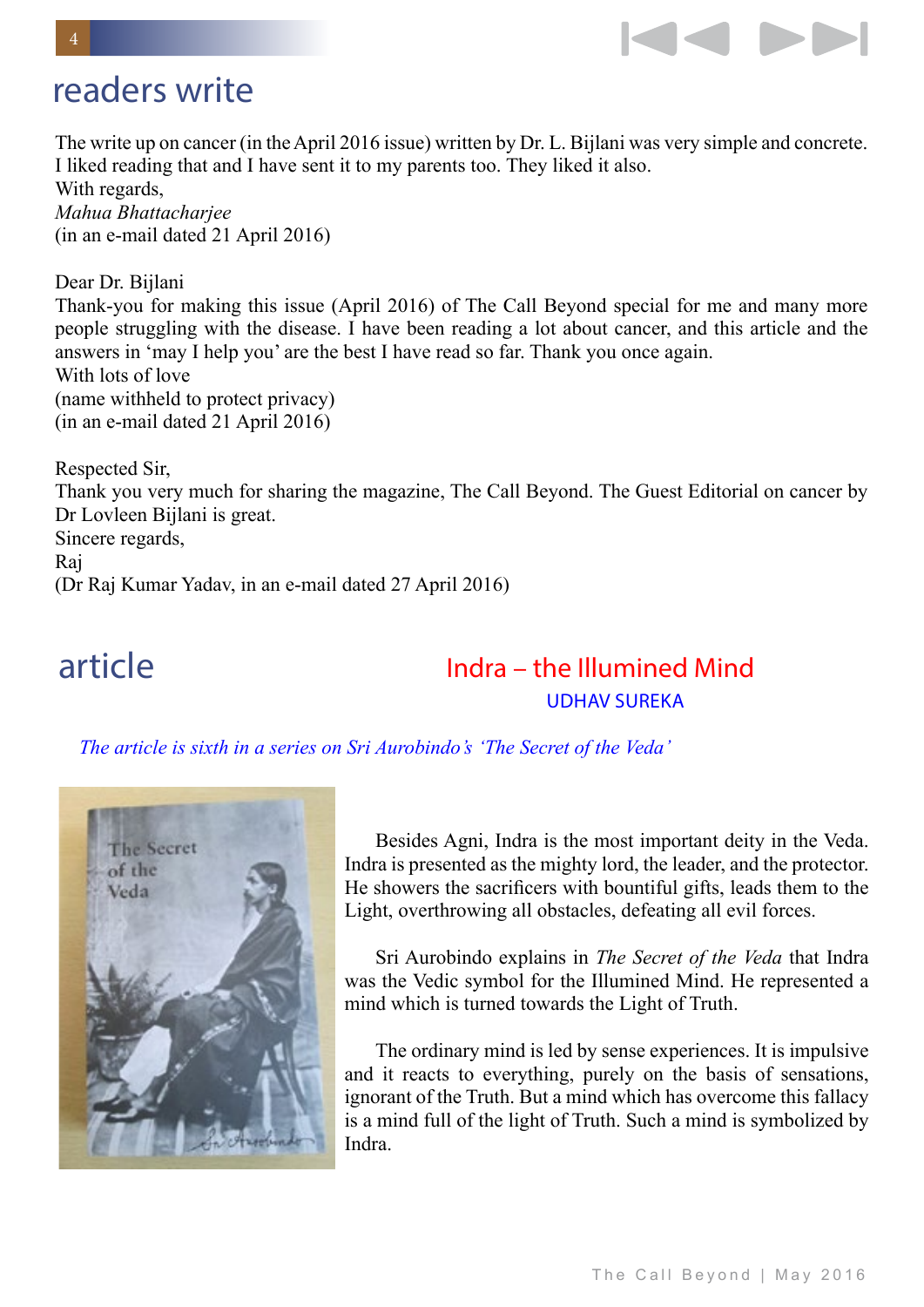

Sri Aurobindo writes: *"The principle which Indra represents is Mind-Power released from the limits and obscuration's of the nervous consciousness. It is this enlightened Intelligence which fashions right or perfect forms of thought or of action not deformed by the nervous impulses, not hampered by the falsehoods of sense."(1)*

Indra is constantly associated with light in the Veda. For instance, he is the lord of *Swar* – the



Vedic heaven. The word *swar* is akin to *sūra* and *sūrya* i.e. sun and it means luminous.

He is also always associated with the mystic *Soma* wine. Sri Aurobindo explains that *Soma* was the symbol of *Ananda* – the pure, divine delight of being. While an ordinary mind derives happiness from sense-experiences only, a mind turned towards the Truth – the Truth of one's own being, one's own immortality –experiences the permanent and limitless bliss or *Ananda.* Indra is the unobscured and pure mind fit for this divine experience.

Sri Aurobindo takes up the following mantras to bring out this meaning:

*Indrā yāhi citrabhāno sutā ime tavāyavaḥ aṇvībhistanā pūtāsaḥ* – R.V. I.3.4

*Indrā yāhi dhiyeṣito viprajūtaḥ sutāvataḥ upa barahmāṇi vāghataḥ* – R.V. I.3.5

*Indrā yāhi tūtujāna upa barahmāṇi harivaḥ sute dadhiṣvanaścanaḥ* – R.V. I.3.6

He is addressed here as *citrabhāno* - of the richly-various lustres. He comes impelled by the thought, driven forward by the illumined thinker within - *dhiyeṣito viprajūtaḥ.* He comes with the force of the illumined mind-power and is asked to hold the delight in the *Soma* offering, *sute dadhiṣvanaścanaḥ.* 

The Rishis often coupled Indra with another deity, Vayu . Vayu is associated to Life-Energy – all the vital and nervous activities which are governed by the mind. The Rishis always took the principles of Light and Force together and such is the case with Indra and Vayu. Together, they represent the illumined mentality which is fit to partake *Soma*.

Sri Aurobindo summarily presents their working as follows:

*"They receive them into the full plenitude of the mental and nervous energies, cetathāḥ sutānāṃ vājinīvasū. The Ananda thus received constitutes a new action preparing immortal consciousness in the mortal and Indra and Vayu are bidden to come and swiftly perfect these new workings by the participation of the thought, ā yātaṃ upa niṣkrtaṃ makṣū dhiyā."(2)*

This is how one is to understand the symbols and imagery associated with Indra and the *Soma*  wine in the Veda.

### **REFERENCES**

 *(1) The Secret of The Veda,* p. 266, Line 6  *(2) The Secret of The Veda,* p. 74, Line 20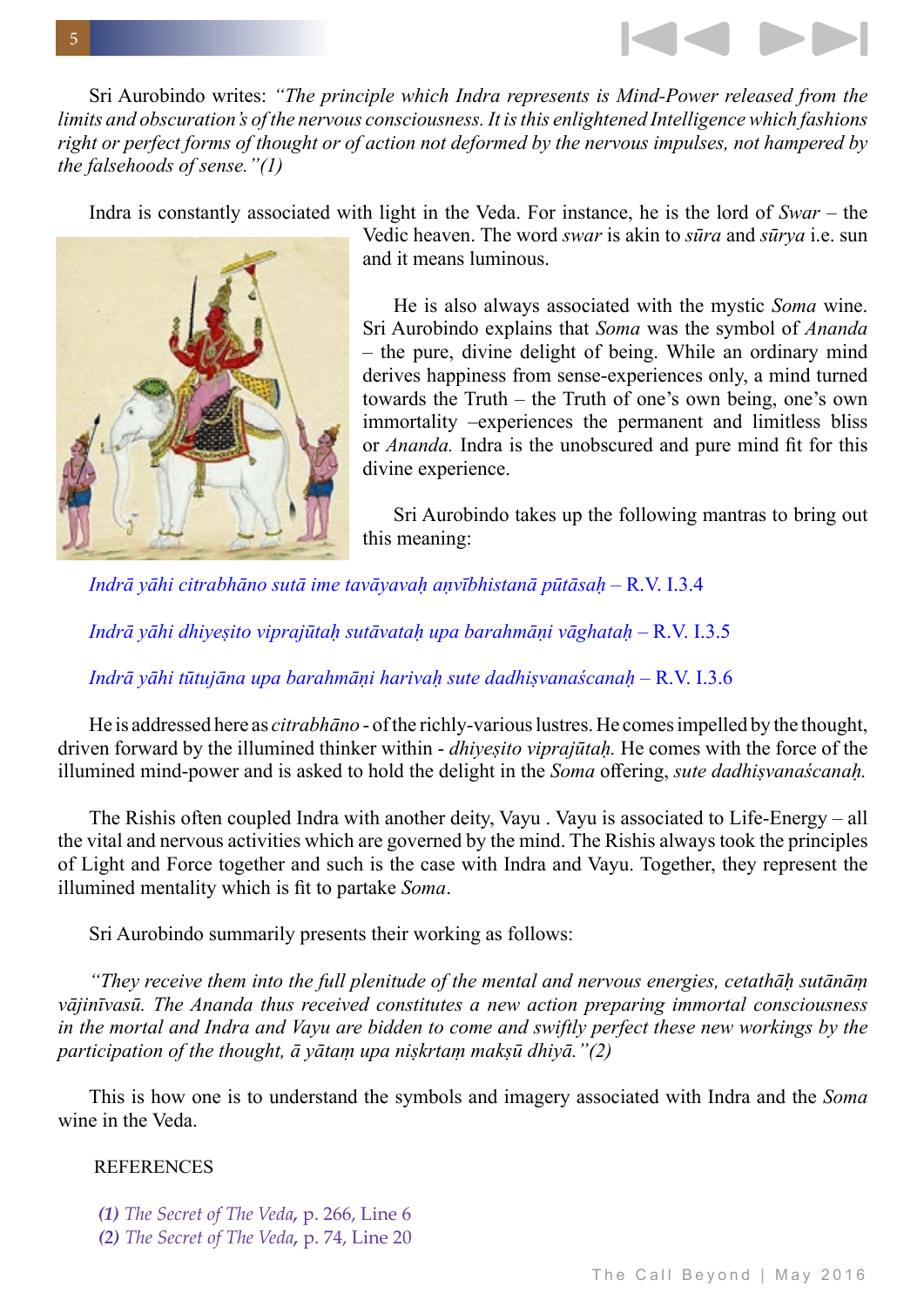

## article Lessons from Motilal Jain AALOK PANDYA

The story goes back to the days when Prof. D. S. Kothari was defence and scientific advisor to the Government of India and chairman of the University Grants Commission (UGC). However, he continued to live in the Delhi University campus where he had once served as a Professor. Prof. Kothari was a teetotaler, a strict vegetarian, a Gandhian and a Jain by faith. One day, a puppy made its way to Professor Kothari's bungalow in the Delhi University. Like most Indian households, here too the puppy was offered food, leftover or otherwise. Very soon the puppy befriended the kids in the family and that paved its way towards becoming a member of the family. The kids of the family named it *Moti.* The dog was so lovable that it drew Prof. Kothari's attention too and won his heart. Prof. Kothari started calling the dog *Motilal*, even more suggestive of the name of a man than just *Moti. Motilal* used to follow Prof. Kothari or sit close to his feet as long as Prof. Kothari was at home. Otherwise, it used to be in the company of children.



*Motilal* was now well known all over the Delhi University campus. When the dog moved around the campus, many families offered it food. The close neighbours' of Prof. Kothari included many Bengali families. Sometimes these families offered *Motilal* fish and other non-vegetarian food. It was noticed that *Motilal* did not eat non-vegetarian food. Therefore, people on the Delhi University campus started calling the dog *Motilal Jain.*

This reminds me of Mahatma Gandhi's autobiography, My Experiments with Truth. In Chapter XXII he narrates his experience with an English family

in South Africa. Every Sunday Gandhiji visited that family, and there were philosophical and spiritual discussions at the dining table. The hostess had a five year old son. This boy stopped eating meat and insisted that his mother serve him apple as she served Mr. Gandhi.

Thomas Hardy, like William Shakespeare, believes that character is destiny. However, Hardy further elaborates that every person inherits or is imbued with both positive as well as negative vibes. All these innate virtues of a person rarely manifest in public life. Only a chance or an opportunity drives him to engage in constructive or destructive action. Environment or an opportunity brings out goodness from one person and the evil from the other. Such is the effect of environment. The story of *Motilal Jain* shows that this applies not only to man but also to animals, and that the influence can travel across species.

*Editor's Note: All creation, animate and inanimate, animal and man, is a manifestation of the Divine. Although the expression of consciousness is different in animals and man, the variety seen in expression represents variations of the same underlying Consciousness. Therefore, it is not surprising that although they may not speak the same language, they are able to not only communicate but also influence each other.*

<span id="page-5-0"></span>6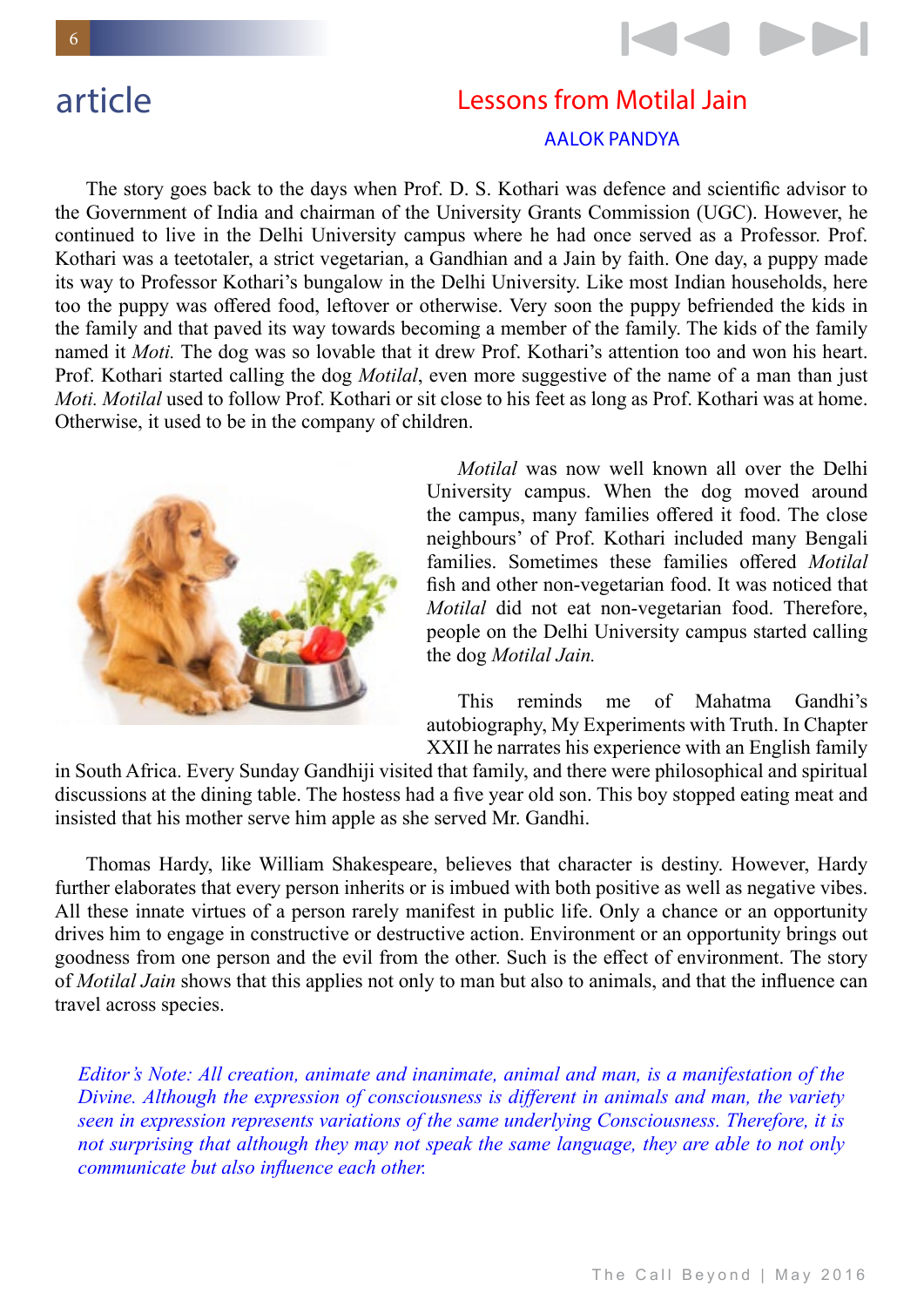# <span id="page-6-0"></span>hundred years ago **Everything That comes From Thee** is Sweet\*

**ICC D** 



The collection *Prayers and Meditations*  consists of extracts from the Mother's spiritual diaries. Most of them are from the period 1912 to 1917

Lр



Thou madest me read these childish babblings once again, for they are awkward attempts at expression of a mind still in its infancy and all this seemed to me far, very remote, clad in the charm and purity of the experiences of a candid and enthusiastic childhood. And yet, before Thee, O eternal Lord, I have not grown any older and have not made any progress; the expression of today will not be better than that of those early days. The mind is still as poor and clumsy as before. And what could it have to express that is so remarkable? No sensational experience: all experiences now seem simple and natural. No powerful or exceptional new idea, none of those ideas which fill one with the joy of discovery: all ideas, whatever form they may take, now seem like old acquaintances one greets amicably in passing, but from whom one expects nothing new. No scrupulous and detailed psychological analysis, exposing some yet unexplored inner recess: internal complications no longer exist in themselves; they are faithful and impartial reflections of all the surrounding psychological movements; and to describe what is going on in the being would be at once complicated and monotonous as to describe the world in its almost exclusively subsconscient gropings and wanderings.

Poverty, poverty! Thou has placed me in an arid and bare desert and yet this desert is sweet to me as everything that comes from Thee, O Lord. In this dull and wan greyness, in this dim ashen light, I taste the savour of the infinite spaces: the pure breeze of the open seas, the powerful breath of the free heights constantly fill my heart and penetrate my life; all barriers have fallen, within and around me, and I feel like a bird opening its wings for an unrestrained flight. But the bird remains perched upon a rock, its wings outspread against the grey, fleecy sky, awaiting, in order to soar upwards, the coming of something it expects without knowing what it is. As it no longer has any chains to check its flight, it no longer dreams of flying away. Conscious of its freedom, it does not enjoy it, and remains like the others, among the others, perched on the ground in the midst of the dark and dense fog.

> THE MOTHER (In *Prayers and Meditations,* prayer dated 28 November 1916)

\*Title given by the editor

ᆗ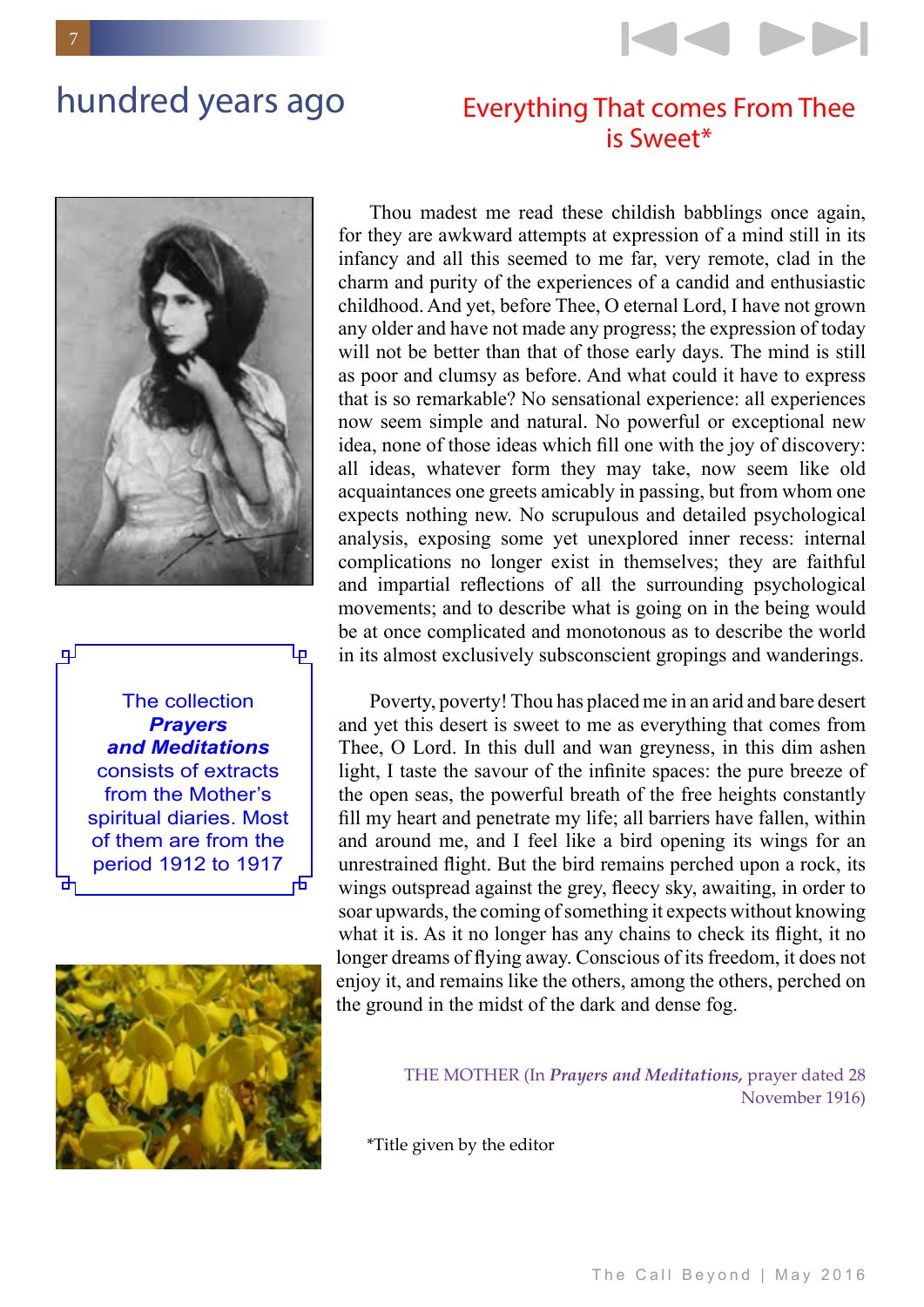# **ICC DIE**

# <span id="page-7-0"></span>hundred years ago The Synthesis of Yoga

# THE SYNTHESIS OF THE DISCIPLINE OF KNOWLEDGE



The central aim of knowledge is the recovery of the Self, of our true self-existence, and this aim presupposes the admission that our present mode of being is not our true self-existence…. We accept the Self as a reality and the universe as the reality of the Self, a reality of its consciousness and not of mere material force and formation. Though the universe is a fact and not a fiction, a fact of the divine and universal and not a fiction of the individual self, our state of existence here is a



state of ignorance, not the true truth of our being….

The Self is an eternal utter Being. From this knowledge we have to proceed; this knowledge we have to realise and make it the foundation of the inner and the outer life of the individual. The Yoga of Knowledge, starting from this primary truth, has conceived a negative and positive method of discipline by which we shall get rid of the false identifications and recoil back from them into true self-knowledge. The negative method is to say always "I am not the body" so as to contradict and root out the false idea "I am the body," to concentrate on this knowledge and by renunciation of the attachment of the soul to the physical get rid of the body-sense. We say again "I am not the life" and by concentration on this knowledge and renunciation of attachment to the vital movements and desires, get rid of the life-sense. We say, finally, "I am not the mind, the motion, the sense, the thought" and by concentration of this knowledge and renunciation of the mental activities, get rid of the mind-sense. When we thus constantly create a gulf between ourselves and the things with which we identified ourselves, their veils progressively fall away from us and the Self begins to be visible to our experience. Of that then we say "I am That, the pure, the eternal, the self-blissful" and by concentrating our thought and being upon it we become That and are able finally to renounce the individual existence and the Cosmos….

The ascetic Path of Knowledge has its solution and its discipline for the soul that looks out on the universe. It is to regard the immanent and all-encompassing and all-constituting Self in the image of the ether in which all forms are, which is in all forms, of which all forms are made. In that ether cosmic Life and Mind move as a Breath of things, an atmospheric sea in the ethereal, and constitute from it all these forms; but what they constitute are nearly name and form and not realities; the form of the pot we see is a form of earth only and goes back to the earth, earth a form resolvable into the cosmic Life, the cosmic Life a movement that falls to rest in that silent immutable Ether….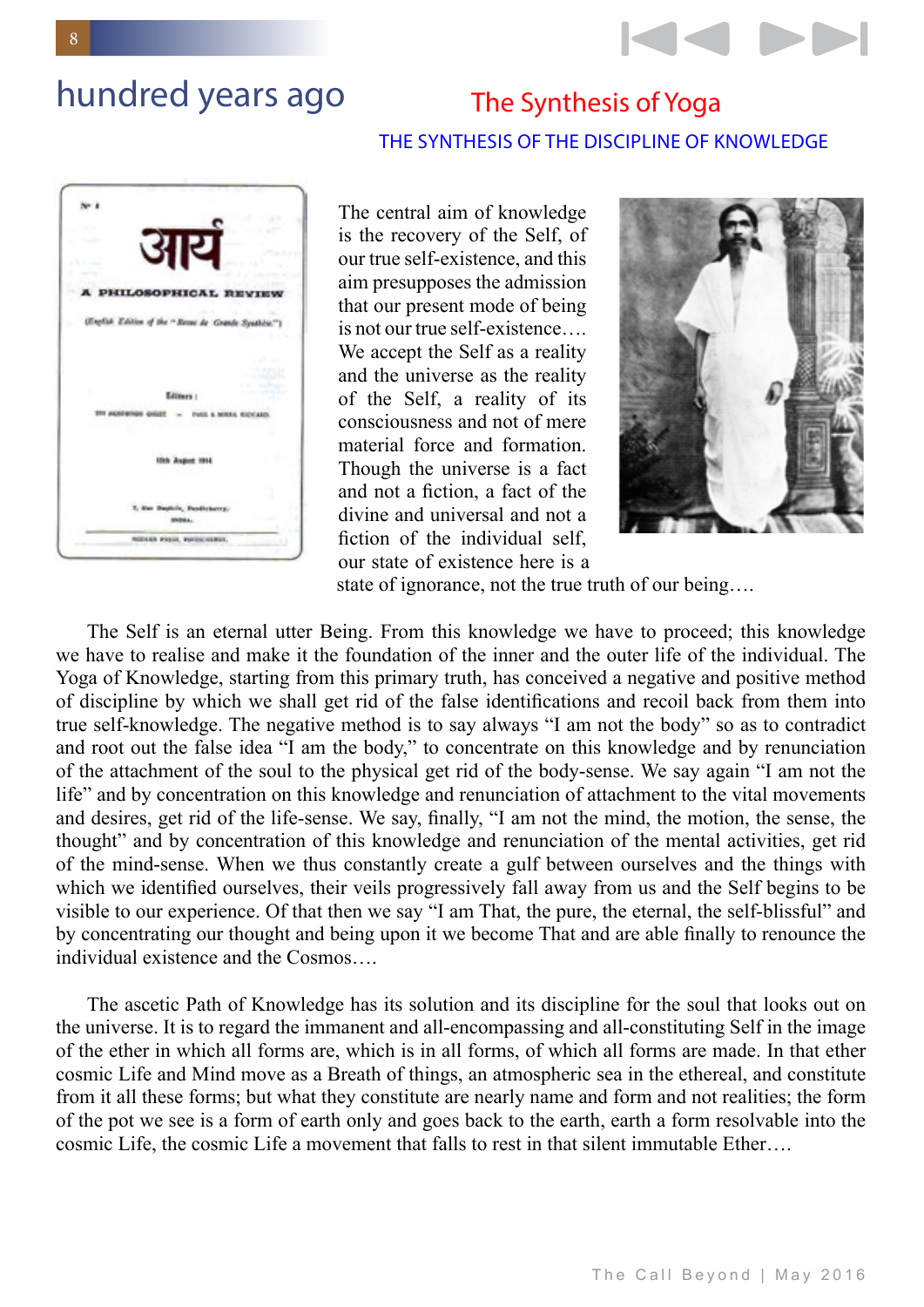

<span id="page-8-0"></span>We must recognize that our primary aim in knowledge must be to realise our own supreme Self more than that Self in others or as the Lord of Nature or as the All; for that is the pressing need of the individual, to arrive at the highest truth of his own being, to set right its disorders, confusions, false identifications, to arrive at its right concentration and purity and to know and to mount to its source. But we do this not in order to disappear into its source, but so that our whole existence and all the members of this inner kingdom may find their right basis, may live in our highest self, live for our highest self only and obey no other law than that which proceeds from our higher self and is given to our purified being without any falsification in the transmitting mentality. And if we do this rightly we shall discover that in finding this supreme Self we have found the one Self in all, the one Lord of our nature and of all Nature, the All of ourselves who is the All of the universe. For this that we see in ourselves we must necessarily see everywhere, since that is the truth of His unity. By discovering and using rightly the Truth of our being the barrier between our individuality and the universe will necessarily be forced open and cast away and the Truth that we realise in our own being cannot fail to realise itself to us in the universality which will then be our self. Realising in ourselves the "I am He" of the Vedanta, we cannot but realise in looking upon all around us the identical knowledge on its other side, "Thou art That." We have only to see how practically the discipline must be conducted in order that we may arrive successfully at this great unification.

SRI AUROBINDO (In the *Arya,* Vol. 2, No. 10, 15 May 1916)

# twenty-five years ago

### Conversation Between Pavitra, A French Disciple and a Scientist, and Sri Aurobindo (May 8, 1926)

### *(This interesting record of the little known conversation has been made available by Anilda - it is a translation from the Bengali version of the original French)*

In the West the top intellectuals are not attracted by or towards the spiritual truth. They are attracted only by physical science. In the narrow limitation of the physical science the theories of the externalities of matter can only be comprehended. Even in that field how much the physical science can know or unearth. ? The apparent work and movements in the laws of nature may be scrutinised and theories drawn up but they are also changing every now and then after every new research. Hence, how can truth be conclusive and accepted and declared as final truth? Recently we heard of the atomic theory; now it is electronic theory.

SA The two declarations of the modern science may be mentioned, which would surely agitate even the theorists of the suprasensual world or school:

1) Like the macrocosmic solar world the movements in the microcosmic atomic world are also in cycles or cyclic-encircling-movements.

2) All matter or material substances are made of similar elements. They exhibit different qualities only because of their different structural arrangements and positions inside the atom.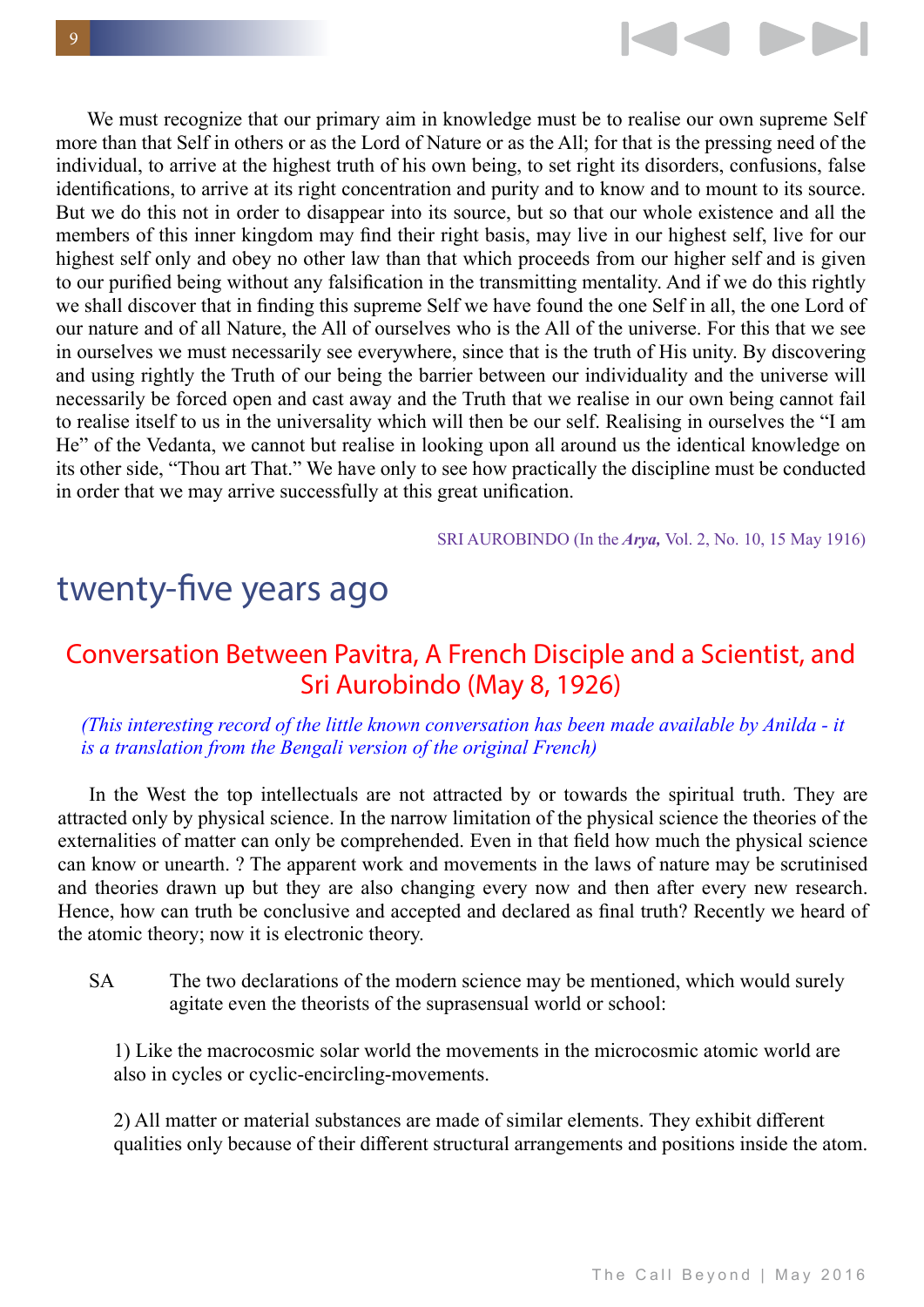

<span id="page-9-0"></span>If these declarations are properly analysed and put to test, then the physical science would discover and invent such substances of which we in the modern time have no idea and compared to which we have very little knowledge now.

In the ancient time we saw matters made of five elements (Panchabhutani). They are: Earth, water, fire (energy), air and space (Akaash).

Fire or energy was of three kinds,

1) Common fire (fire as substance)

2) Electric fire (such as lightning)

3) Fire from the sun (solar energy)

The physical science has entered into the first two only (1926). From the behaviour of the atom and the solar world the physical science may gather knowledge about the third kind.

After fire, there is air. The physical science does not yet know much about it. Air is the link between all substances. It is also the cause of gravitation and the medium for the electro-magnetic field. With the help of air burning of fire is possible. Fire is the formal element and the creator of all forms.

Reproduced from *The Call Beyond,* Vol. 16, No.3, 1991, p. 9.

## inspiration **Burying Treasures Underground**



One of the richest and most powerful men in Brazil, Chiquinho Scarpa, made waves when he announced plans to bury his milliondollar Bentley, so he could drive around in his afterlife in style. He was severely criticized for wasting a precious commodity instead of letting somebody else use it. Many had doubts about his sanity.

The ceremony was organized with great fanfare. But moments before lowering the car in the ground prepared for the burial, he declared that he wouldn't bury his car and then revealed his genuine

motive for the drama: just to create awareness for organ donation. "People condemn me because I wanted to bury a million dollar Bentley; in fact most people bury something a lot more valuable than my car," Scarpa said during a speech at the ceremony. "They bury hearts, livers, lungs, eyes, kidneys. Why bury organs that could save so many lives!"

*(Based on an item doing the rounds on e-mail circuits; source:* [https://www.everplans.com/](https://www.everplans.com/articles/rich-guy-buries-million-dollar-bentley-to-prove-point)) [articles/rich-guy-buries-million-dollar-bentley-to-prove-point\)](https://www.everplans.com/articles/rich-guy-buries-million-dollar-bentley-to-prove-point))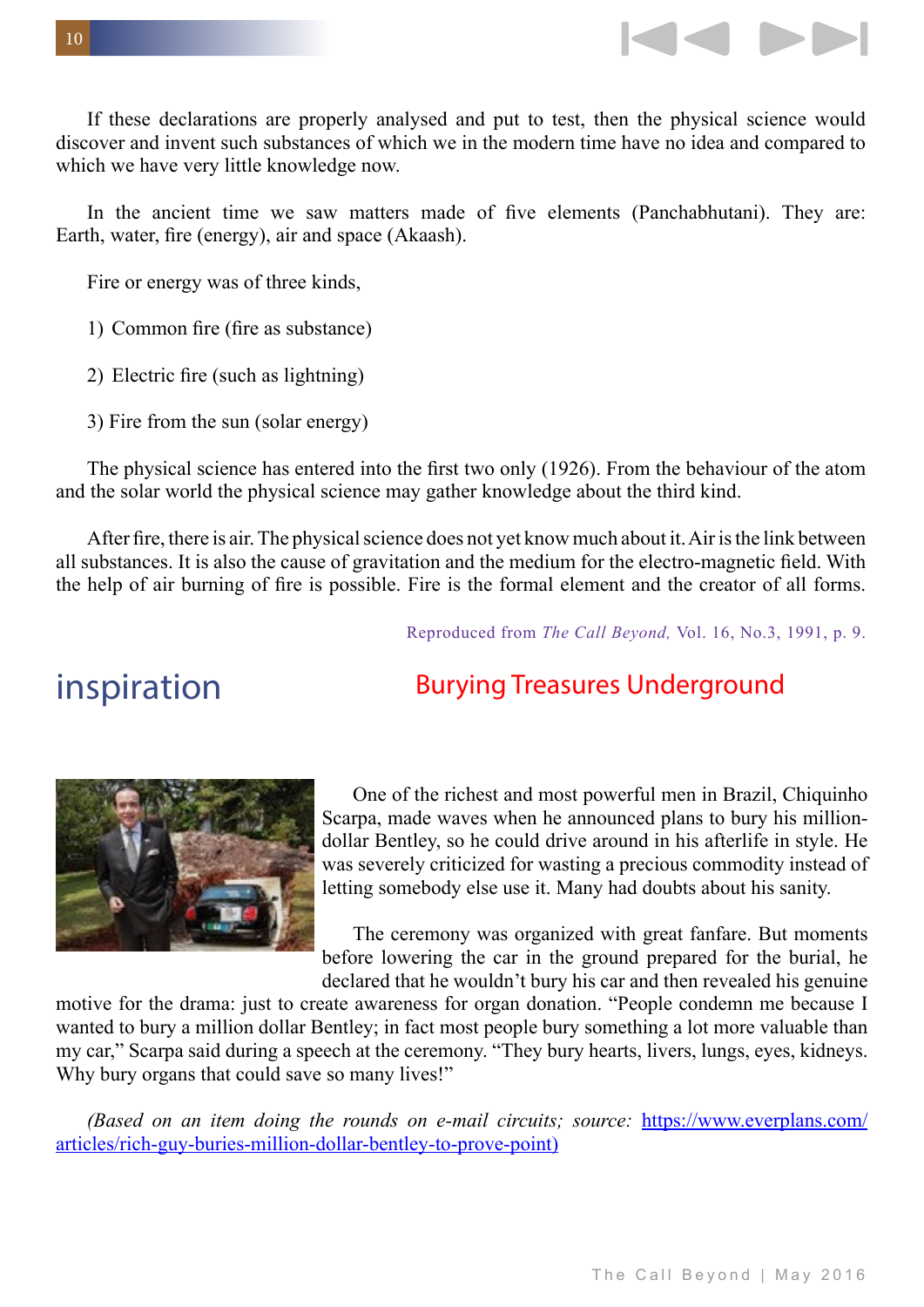

# <span id="page-10-0"></span>tip of the month

*This column shall carry advice, practices or exercises which can make it a little easier for the spiritual seeker to walk on path of spiritual progress. Contributions from the readers are welcome, and may be printed at the editor's discretion after editorial revision.*

Do not scold your child except with a definite purpose and only when quite indispensable. A child too often scolded gets hardened to rebuke and no longer attaches much importance to words or severity of tone. Particularly, take care not to rebuke him for a fault which you yourself commit. Children are very keen and clearsighted observers: they soon find out your weaknesses and note them without pity.

Lρ

### **THE MOTHER**

# may i help you

*In this column, we shall try to answer three types of questions from the readers: those related to spiritual quest ('aspiring high'); those related to psychological issues ('feeling low'); and those related to physical health ('frailties of the flesh'). It is needless to say that the identity of the person sending the question will be kept confidential. The questions may be sent to [callbeyond@aurobindoonline.in](mailto:callbeyond@aurobindoonline.in)*

### *Shri A.S.Monga wants to know:*

*These days I am reading Essays on the Gita. On page 4, I read, "Truth one and eternal". I have read this word, Truth, in so many books. Would you kindly let me know the meaning of Truth the mankind is seeking with reference to these writings.*

'Truth', in the context of what you have written means God. Truth is truth only if it is the whole truth. The whole truth includes everything that is known, unknown but knowable, and also that which is unknowable. That type of truth is only One, call it God or the Divine or the Supreme Consciousness, whatever you like. In everyday language also sometimes we say, bus ek wohi sach hai, baki sab jhooth hai (Only That is the Truth, the rest is all false), isn't it.

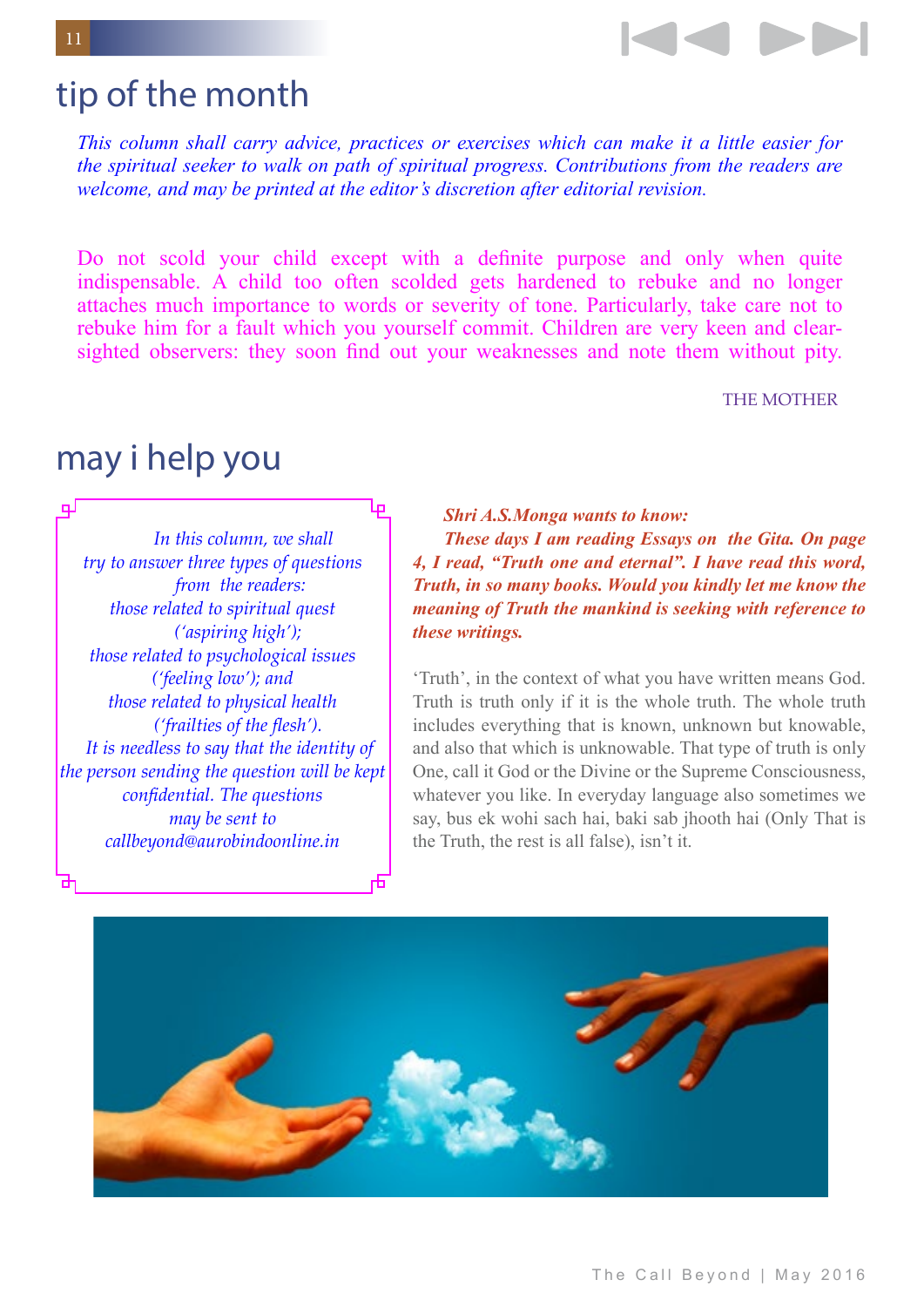# **ICC DD**

# <span id="page-11-0"></span>appreciations

### Feedback from MIS students participating in a camp, 27-29th March 2016

We were truly inspired by Dr. Bijlani's words. He helped us understand ourselves and our purpose in life. A clearly highly experienced person, he had almost all answers to the toughest questions in life which occur to every human being but aren't really answered by all. He told us how every person strives to achieve happiness and how all one's actions are directed towards this attainment. He taught us the difference between concrete and abstract sources of happiness. We learnt about the governing factors of our body and how to work with these and control them in the best possible manner. He also discussed with us how happiness of an individual has a strong connection with the joy of the society. He narrated various stories based on history as well as philosophical reasoning. He taught us how all of us have originated from one superior being within ourselves. He brought before us the reality of life and consciousness. It was a truly enlightening experience for us. Thank you Sir. *Saanchi, IX A*

A session with Dr. Bijlani left us with a box full of knowledge and made us realise the importance of correct lifestyle. Discovering the inside of us is something everyone should do at the right age. Often while making daily life decisions we get stuck between the different opinions of our psychic being and our feelings. Decisions should be made keeping in mind the fact whether the decision would give us long lasting mental peace or not.

Happiness is something which can be achieved in many different ways. However this happiness, instead of being materialistic, should be enough to give fulfillment and satisfaction. Stress is something that we get in trivial matters of daily life. We were taught how to deal and eliminate this stress from life. This session made us look at the world with a different perspective. Thank you. *Aishani Dogra, IX-A*

This camp was a life changing experience which I am sure will truly stay through the rest of my life. There are many things that have really inspired me. Dr. Bijlani taught me a lot about life and lifestyle. I learnt that you are happier when you make others happy. He also taught us about anger management. I learnt a lot and would like to thank you for all the knowledge. *Pallavi Jain, IX-A*

"True beauty lies in simplicity" and Sir, simplicity and perfection in your talk reflected the true beauty and elegance in your personality. You planted a seed of knowledge, irrigated it with love and guided it to grow in the direction of Divine spirituality. Our experience with you was no less than The Mother herself preaching us about the origin of life, who we really are and where this path of life with ups and downs and highs and lows is taking us. You introduced us to the psychic being in us. Your talk took us deep down and helped us understand our surroundings at the level of soul. We never really thought through this matter but you really made us realize about where true happiness and stress lay. Sir, it was purely a mesmerizing experience and it has had a deep impact on our mind; heart and soul. Sir, last but not least, Thank you so much for guiding us. *Ananya Komal Singh, IX-A*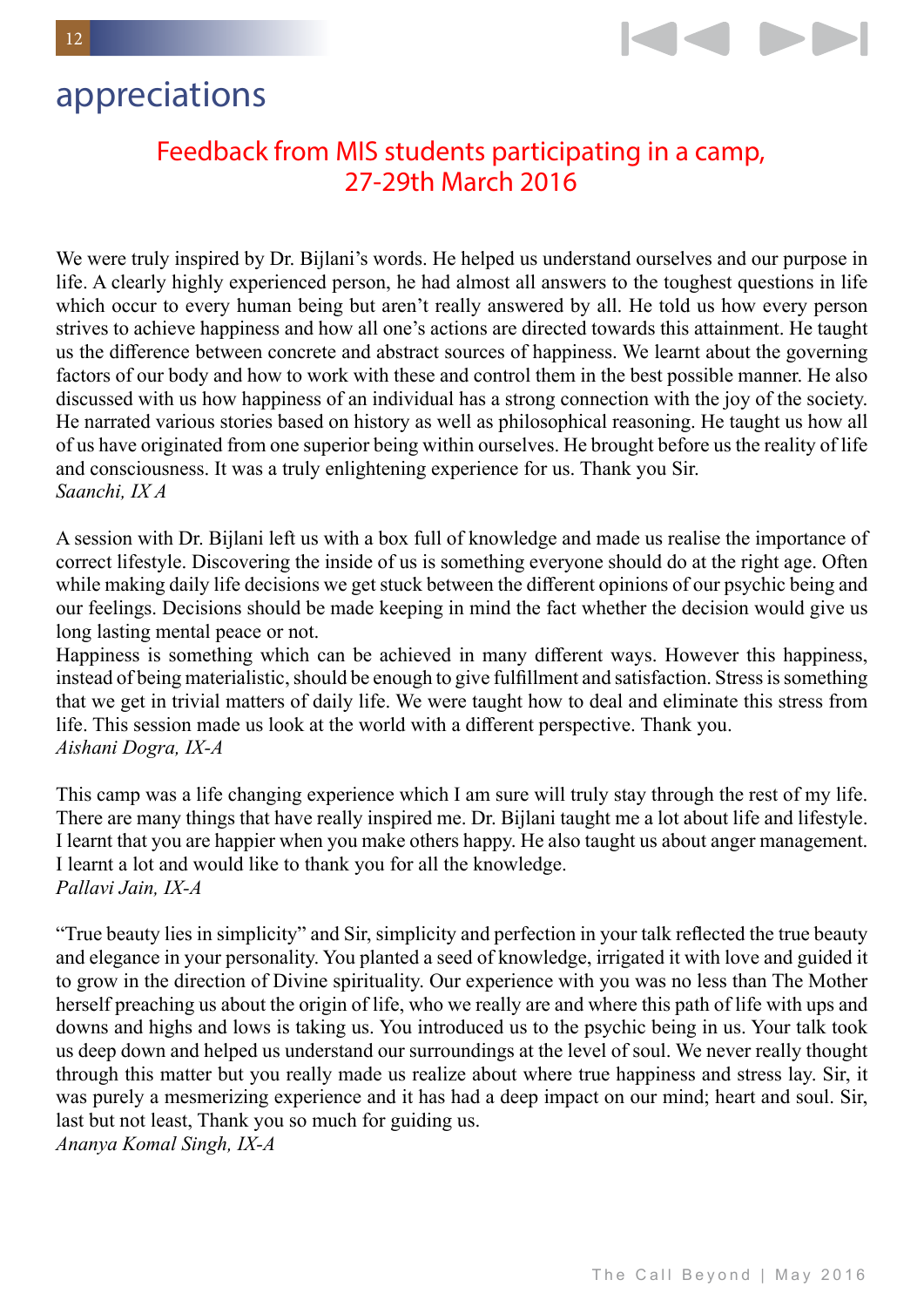# $\blacksquare$

## <span id="page-12-0"></span>Feedback provided by the participants of the Orientation to Integral Yoga, 16-17 April 2016

Very soul inspiring session and workshop. Mr. Debi Prasad left a magical charm with yogasanas and pranayams. Without pushing us, he still pushed! A very calm and balanced approach to yoga. Dr. Bijlani guided us through the purpose of life in a very simple way.

Thank you. Want more such sessions in future which will act as a ladder to my spiritual progress. *Neetu Anand*

An easy going yet engaging introduction to the essential philosophy of Sri Aurobindo and The Mother. A great blend of hath yoga sessions and wonderful talks by Dr. Bijlani, not to forget the cheerful session of music by Premsheela. *Ashish Dhar*

I have practiced yoga for 8 years only as a routine of exercises. This workshop has been a step forward in understanding the relation between mind and body. I have also moved forward in my understanding of my purpose of life. I have been wanting to attend a workshop with Dr. Bijlani. I wish to remain connected and come back again. Thank you. *Himanshi Pradhan*

Great introduction to integral yoga. Course has been conducted extremely well. I am not sure I internalized everything, but I will spend more time to understand. Thank you for organizing a wonderful workshop. God bless. *Ravi Krishnan E*

This is my second experience with this workshop and I found it just as interesting as before. The depth of understanding I got and most importantly the joy I felt are beyond words. I'd love to attend again. *Anvita Malhotra*

A workshop so interesting that it drew me to it the second time despite hectic schedules of everyday life. Thank you for clearing so many doubts and answering my questions even before I asked them. *Surbhi Rastogi*

Caters to physical, mental and spiritual needs. Just what I was looking for at this stage of life; leaves me looking forward to more such opportunities. After many years of association with this place, I feel I am now beginning to understand that 'Yoga is a way of life.' Would want to understand more of the same in depth.

Thank you so much! *Arti Saha*

The program was wonderful. I especially enjoyed that talks as there was so much to learn, reflect on and take home in terms of moving towards the purpose of life. I am very happy to have been a part of this program and hope to be able to attend the Sunday Satsangs regularly. Warm Regards and thank you once again for this opportunity. *Puneeta Singh*

It was an amazing experience. The teachings of Sri Aurobindo and the Mother came alive and I could discover practical ways of implementing all that. *Pulkit Sharma (Dr.)*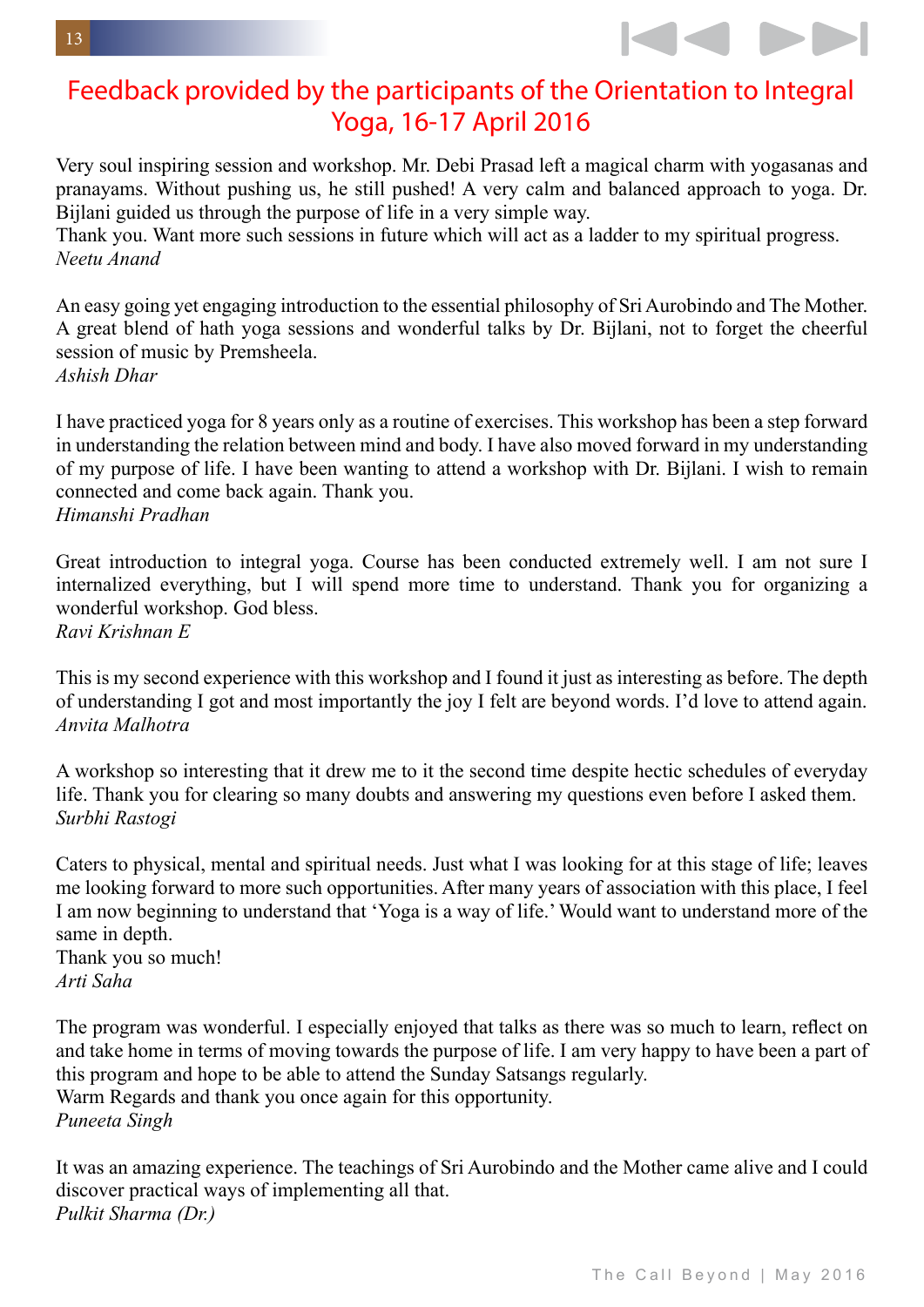

<span id="page-13-0"></span>Mr. Debi Prasad's yoga sessions were excellent, inspiring and I already feel a difference in the manner of flexibility of the body. Dr. Ramesh Bijlani's sessions were knowledgable, awe-inspiring and a must-attend for all who aspire to rise as psychic beings in this path of life. *Shruti Arora (Dr.)*

Very interesting! Love the knowledge, the simplicity and the beauty of the philosophy and the course, the teacher as well. It makes me want to study more. I am a devotee of Amma (Amritanandamayii) from Kerala. It's different. In a way it confuses me because the teachings differed, but the essence is the same. Thanks so much.

*Jose Calvillo*

Really enlightening experience in how various aspects of yoga make it a comprehensive experience. *Vinayak Sridhar*

## Feedback from a camp for students of Indus World School, Gurgaon, at Madhuban

To: Dr. Anju Khanna

Dear Anju,

I would like to take this opportunity to thank the ashram on behalf of all the children and mentors who were a part of the camp (at Madhuban). We all had an enjoyable and serene experience at the Ashram. The treks and a dip in the river were a lot of fun; visits to the school, BDO and to the homes of the school children were wonderful learning experiences.

We thoroughly enjoyed the baking sessions with Anushka and the art session with Tia too.

The calm and peaceful surrounding at the ashram rendered peace and a settled pace to the otherwise busy way of living.

We'll look forward to more interactions in future as well and would be keenly interested to get in touch with the school children again.

Looking forward to our next visit to the ashram soon,

*Kapila Sawhney*

Headmistress

Indus World School, Gurgaon (in an e-mail dated 19 April 2016)

### Feedback from a Guest in the Ashram

Dear Tara Didi,

We are extremely grateful to you for letting us stay in the Ashram and thank everybody for the courtesies and generosity extended.

We are also happy to let you know that during our period of stay we have extended financial support to 21 students from Saraswati Vidya Mandir, for a minimum period of 1 year from 1st April 2017 to 31st March 2017. The same we had done for the period of 2014-2015 for 10 students. This is besides holding Career Counselling Sessions in Govt Secondary School. We are thankful to you and Sri Aurobindo Ashram – Delhi Branch for giving us the opportunity for doing the same. I would be happy if I could come across and discuss some primary developments with you that we plan in the region further.

Thank you and very best regards *Harpreet Das* (in an e-mail dated 25 April 2016)